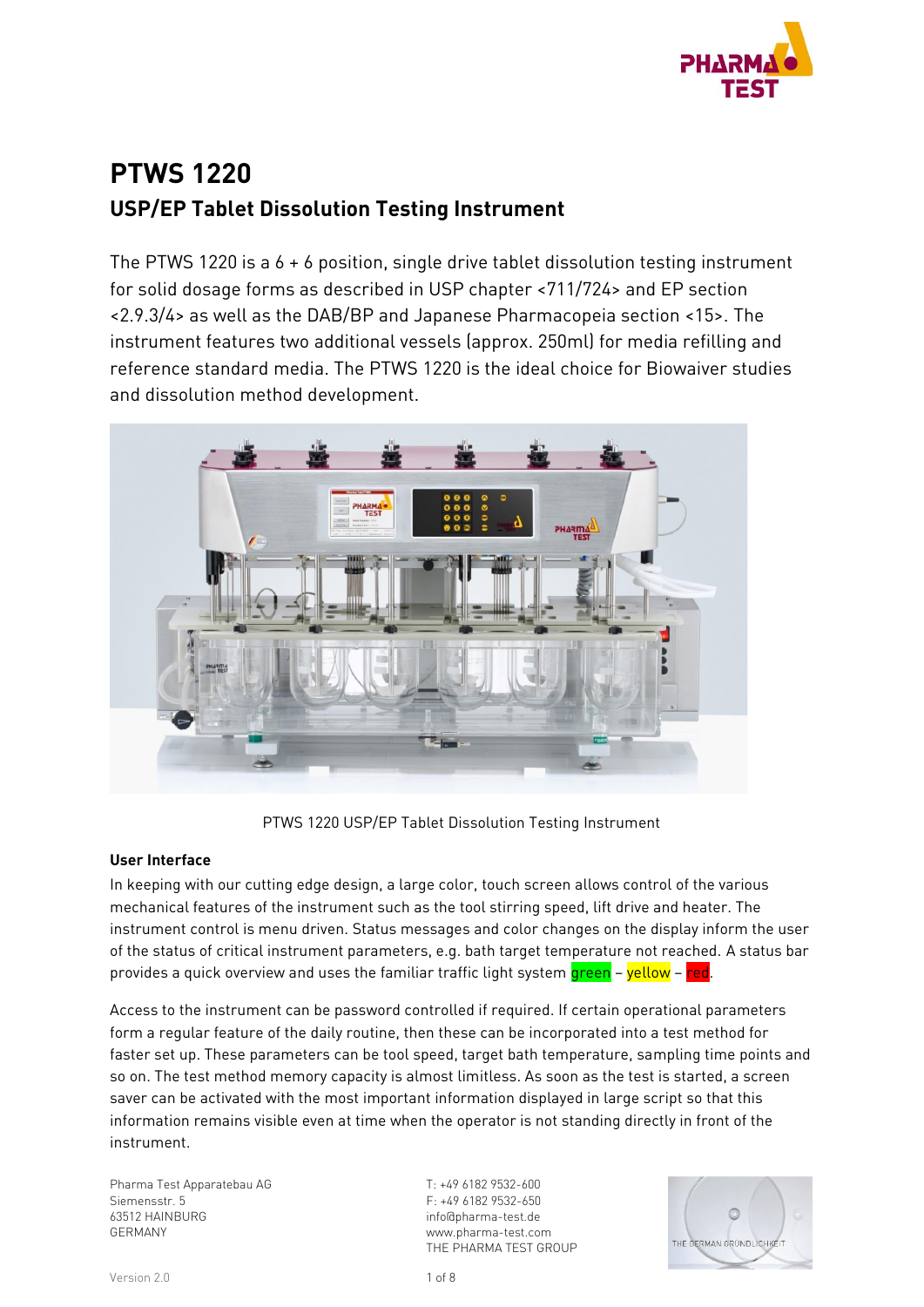



## **Stirring Tools**

The PTWS 1220 uses the Pharma Test MonoShaft™ design. Tools consist of the main shaft plus interchangeable tool heads (adapters). The main shaft remains in place in the instrument regardless of the tool head being used. The clearance of each tool from the vessel base will always be correct once the main tool shaft has been installed and fixed in its position. A wide variety of different stirring tools is available while the standard configuration includes USP/EP App. 2 Paddle stirrers.

#### **Vessel Centering System**

The PTWS 1220 features a three-point individual centering system for each dissolution vessel (picture shows view from below). The vessels are held in position by three adjustable noses and are inserted into the instrument support framework. Each vessel is correctly centered against the stirring tool, while this position is secured even when the vessels are removed for cleaning and placed back afterwards. The access points for sampling as well as the openings for the tools are contained in an auxiliary, low evaporation, vessel cover.



#### **Lift Mechanism**

The upper drive is motorized and electronically controlled it offers eight programmable positions: an upper cleaning position and lower working positions are programmable depending on the type of stirring tool used. The upper position offers ideal access to the stirring tools and vessels for a change of tools and cleaning steps between the dissolution tests. The rigid design of the electronically driven lift mechanism ensures that the whole lift drive mechanism is positioned in a way so that the tool shafts are always kept parallel and at a 90° angle to the vessel walls when in the working position.

#### **Heating System**

The ultra-fast heating system is installed on an easy to remove platform within the stainless steel housing. The heat up time of the water bath has been reduced by approx. 40% compared to previous models. Access to pump, heater and all safety sensor system is possible without to move the bath from its qualified position. The connections between the heater and the bath are made by "quick connect fittings" for easy connection and disconnection. Water is pumped through the system using a powerful, yet quiet, circulation pump. The pump itself is spring mounted (to limit vibration transmission) and the flow-through heater is protected from overloading (overheating in case of control electronics failure) via a thermal fuse as well as a thermo switch for added security. With service and maintenance in mind, access to the compact pump and heater section is easily achieved without having to move the main body of the instrument.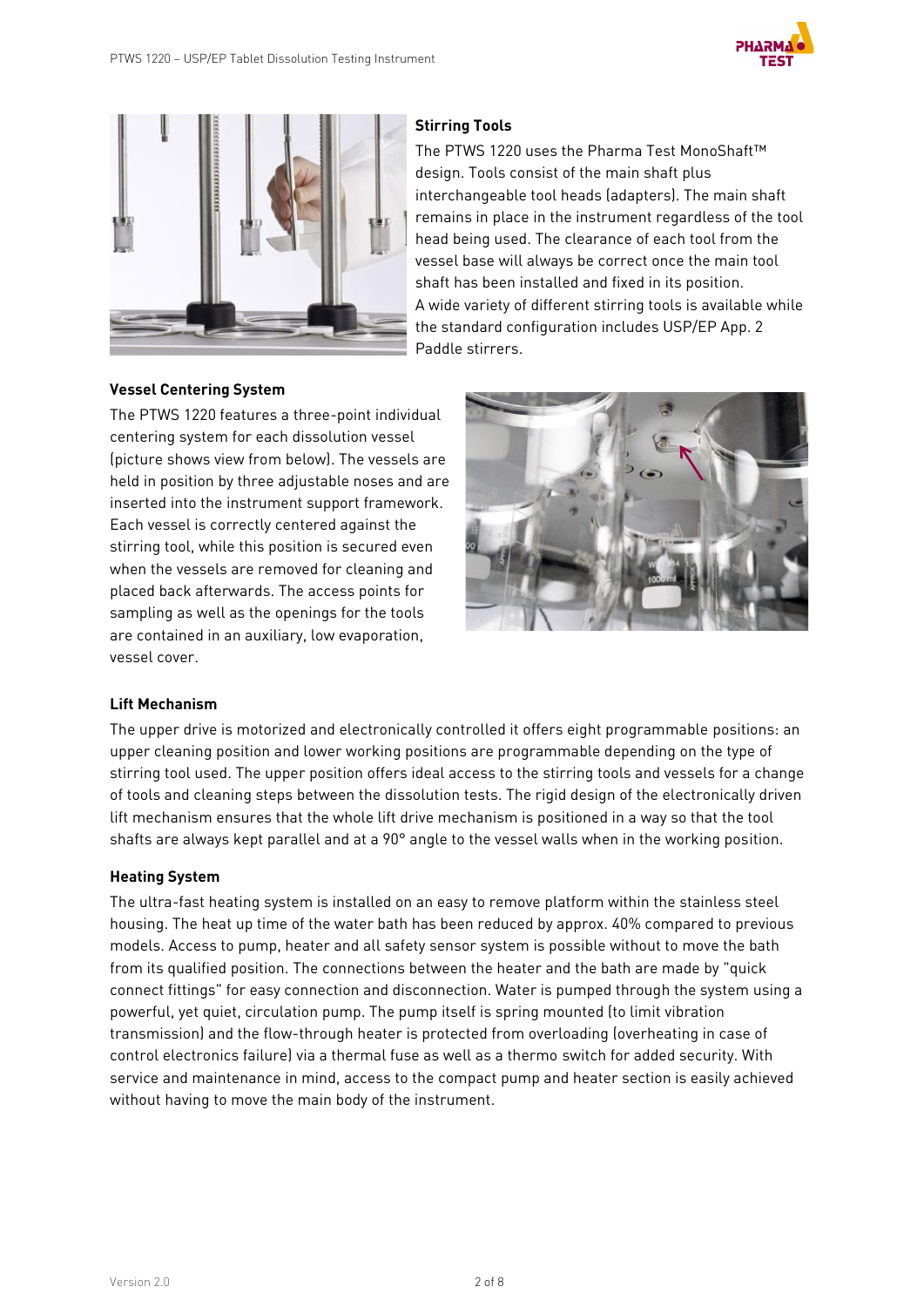

### **Water Bath**

The U-shaped water bath rests on vibration absorbers to avoid any vibration transfer from either inside the instrument or even from external equipment placed on the same bench surface, to satisfy the requirements from USP <711>. The bath cover can also be easily unscrewed for cleaning. The water bath contains a water diffuser for faster heating and to ensure that heated water is evenly distributed throughout the whole bath. A tap allows emptying the bath if this is required.





#### **Offline Sampling and Sample Preparation**

#### **Automation Capabilities**

The motorized EPE-1220 sampling system lowers the sampling probes into the media and after sampling raises them back out again. 8 different sampling positions can be programmed. The ITM-1220 individual media temperature monitoring system is attached to the EPE-1220 and will read and report the vessel media temperatures while sampling. The manual TM-1220 or motorized TMA-1220 tablet dropping magazine completes the set of useful accessories for automation. It covers all vessels and ensures low evaporation rates during the dissolution test. The magazines include magnetic holders for the tube cleaning device.

For offline automation with fraction collection the **PTFC-16** fraction collector as well as either PT-SP multiple syringe pumps, an IPC peristaltic pump, or a CAT piston pump can be added to the PTWS 1220. Using the PTWS 1220 within an automated system offers the operator full access to the vessels before and at the end of a run as the complete drive head is lifted electronically. Sampling sequence timing is programmed using the menu system of the PTWS 1220 instrument, while sampling volume and the optional media refilling process is programmed at either the **PTFC-16** or DSR-M.

No external software is necessary in this system. The motorized sampling system **EPE-1220** is used to lower the sampling probes while sampling into the dissolution vessels. When sampling is finished the sampling probes are raised out of the media and the system waits for the next cycle. Each sampling probe holds a PP sinter filter (usually 5 or 10µ). When the tablets have been dropped into the dissolution vessels the automated sampling process starts. If the refilling option is used media refilling will start automatically after a sample has been withdrawn.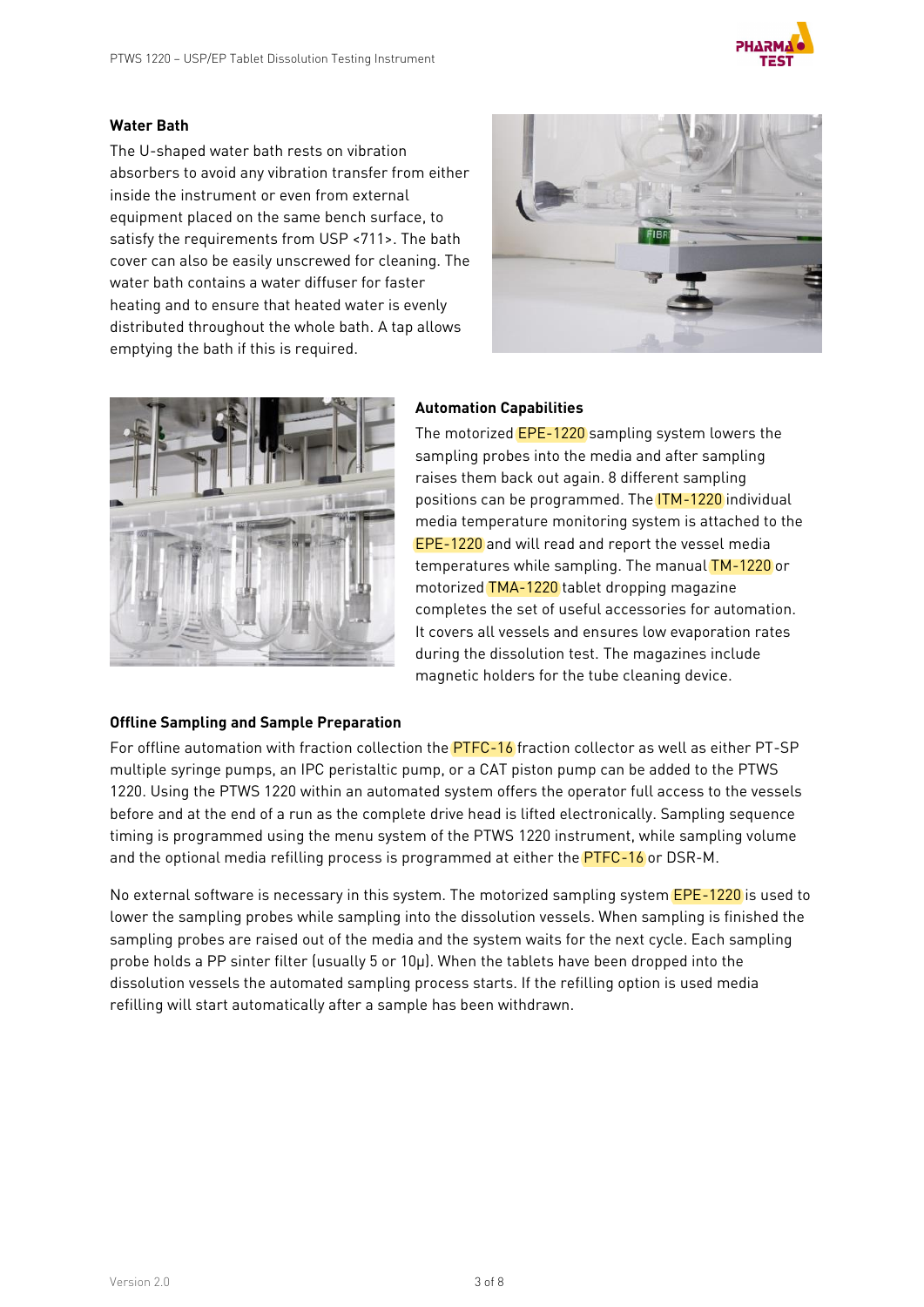

#### **Connection to Dissolution Sampling Robot**

It is also possible to use the DSR-M dissolution sampling robot which features the capability of sample dilution and media refilling. The DSR-M offers excellent sampling and refilling accuracy via the fully integrated valve-less piston pump module. Sampling time and interval control is programed the PTWS 1220 while volume, dilution ratio and refilling option are set at the DSR-M instrument.



## **Closed Loop Online Systems**

For an online automated system it is possible to use a UV/VIS spectrophotometer with a multiple-cellchanger. The spectrophotometer and pump of such a system is controlled by the powerful WinDiss ARGUS dissolution software. WinDiss ARGUS features drivers for most commonly available UV/VIS spectrometer types, like Agilent 8453 Diode Array, or conventional UV/VIS monochromatic spectrophotometers (preferably double beam and scanning versions) such as the T70, Analytic Jena Specord SP 200, Cecil CE and Perkin Elmer Lambda series as well as drivers for many popular types of pumps.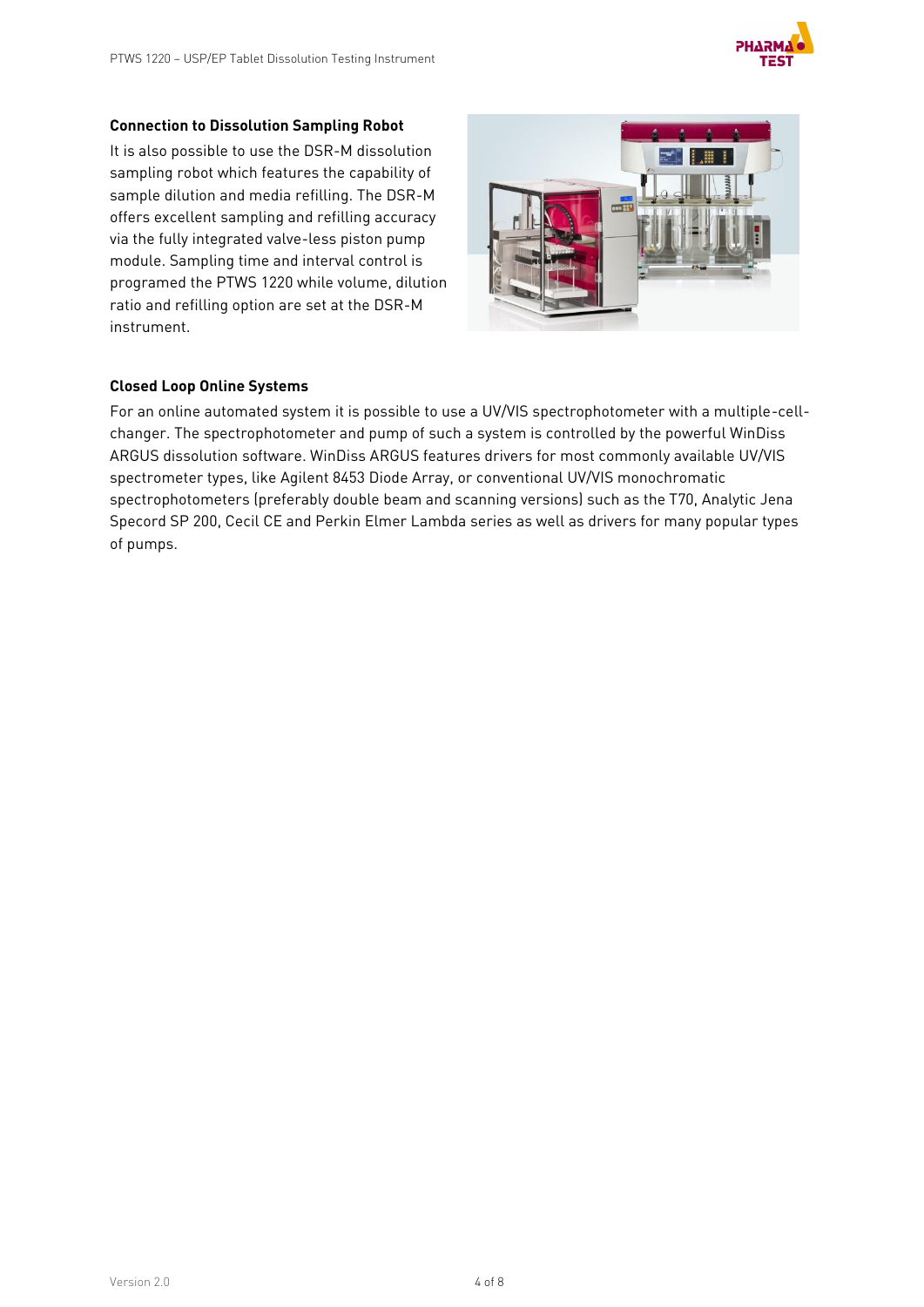

## **Advantages**

- » Individual speed control for front and back row of stirrers
- » 6 front line and 6 back line vessels for easy access in manual operation
- » Rigid aluminum water bath cover
- » Individual 3-point vessel centering
- » Excellent access to all vessels
- » Staggered start feature for convenient manual sampling
- » Screen saver functionality offers most important information at a glance (stirrer speed, bath temperature, time to next sampling interval, elapsed time, media temperature etc.)
- » Wake up functionality to start heating at a pre-programmed time
- » Programmable infinity test
- » MonoShaft™ system to avoid re-adjustment of immersion depth
- » Ultra-fast heating system with excellent temperature stability due to newly designed heat exchanger
- » Water diffuser for even temperature distribution
- » Vibration absorber to avoid vibration transfer into the USP/EP vessels
- » Spring loaded pump assembly to eliminate vibration transfer to the frame work
- » Extraordinary safety features for pump and heating system, flow control, digital temperature control, water level sensor, thermo switch, thermo fuse
- » DQ/QC, IQ and OQ documents included free of charge

## **Features**

- » Automated temperature check and log at all sampling times
- » Fully USP <711/724> and EP <2.9.3/4> compliant
- $\rightarrow$  12 stirred positions in a 6 + 6 arrangement, 2 extra vessels for refilling or standard media
- » Rigid motorized lift drive to raise and lower the head
- » Individually coded Borosilicate vessels
- » File up a nearly unlimited number of different test descriptions (methods)
- » Instrument suitability check prior to start of a test run
- » Staggered start capability
- » Vessel low evaporation sealing covers
- » Drainage tap to empty the bath
- » CFR compliant method management and user administration with access control
- » Built-in thermo printer to print a test-log at the end of a run
- » Optical and acoustic signals to inform about sampling intervals, timer count down function
- » Status bar with traffic light information on display shows the instrument status by different colors  $q^2$  = ready to use,  $\frac{1}{2}$  vellow = preparing to use,  $\frac{1}{2}$  = error encountered)
- » OQ, PQ interval warning with programmable interval
- » Interfaces: USB port for remote control of the PTWS 1220, RS-232 port to connect serial devices, I/O port for remote control of external instruments in automated applications, like DSR-M, pumps and PTFC-16
- » Calibration menu for stirrer speed, bath temperature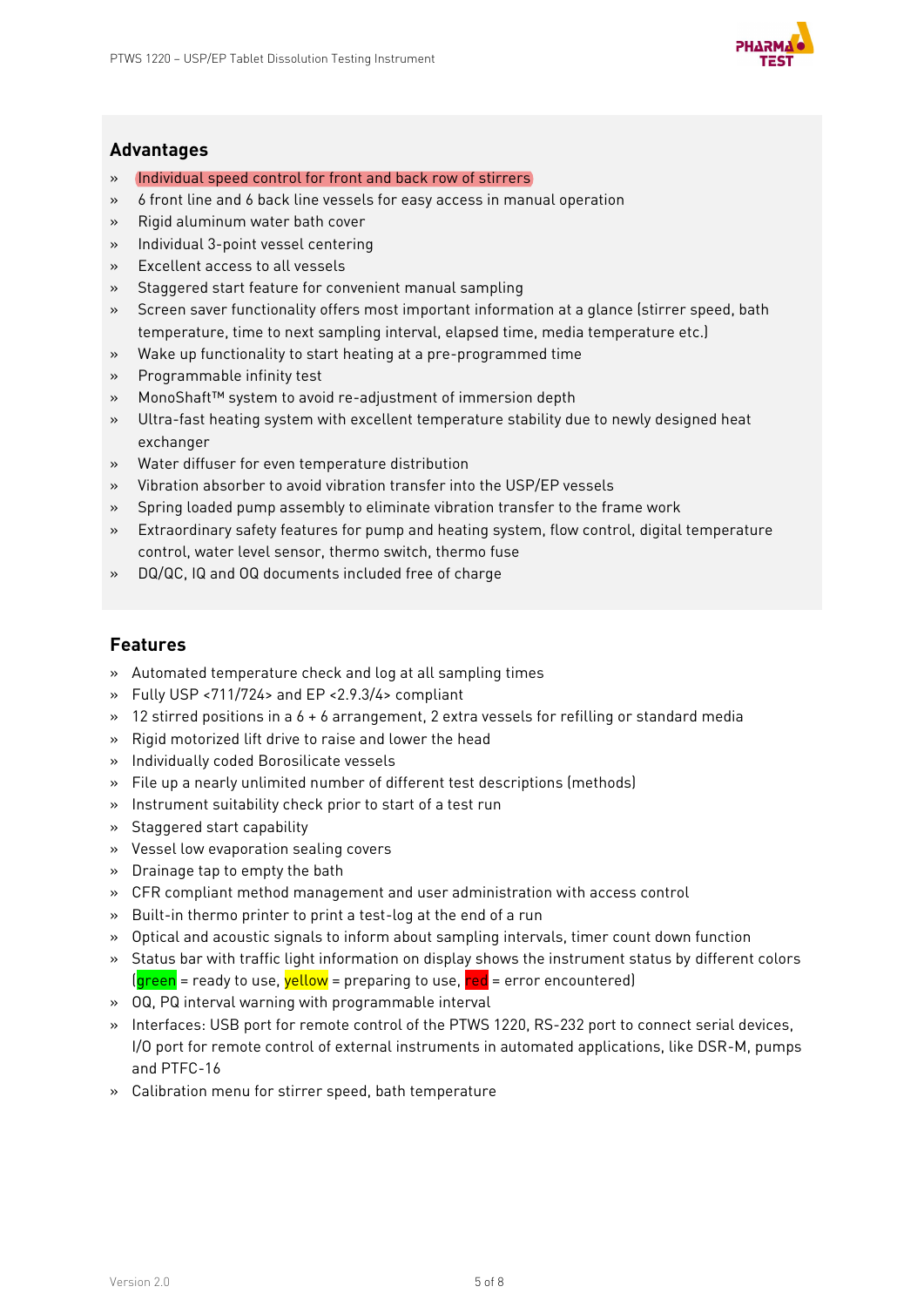

## **Standard Scope of Supply**

The PTWS 1220 comes ready to use with the following standard scope of supply:

- » One set of stainless steel paddles
- » One set of 1000ml Borosilicate glass vessels
- » One set of depth adjustment balls
- » One bottle of ALGEX water preservative
- » Comprehensive documentation folder including:
	- › User manual
	- › DQ/QC instrument compliance test certificate
	- › IQ documentation
	- › OQ documentation
	- › Instrument logbook
	- › Compliance certificates for vessels and stirring tools

## **Options**

In addition to the standard scope of supply Pharma Test offers a broad range of accessories and options including:

- » Direct control of peripheral instruments via I/O port such as **PTFC-16** fraction collector or DSR-M Sampling Robot
- » Amber colored vessels for UV sensitive test materials
- » Full range of MonoShaft™ stirring tools available
- » Full range of certified validation tools available
- » EPE-1220 motorized sampling system
- » ITM-1220 media temperature monitoring system
- » TM-1220 manual tablet drop magazine
- » TMA-1220 automated tablet drop magazine
- » Cleaning system for sampling probes and tubing featuring magnetic holders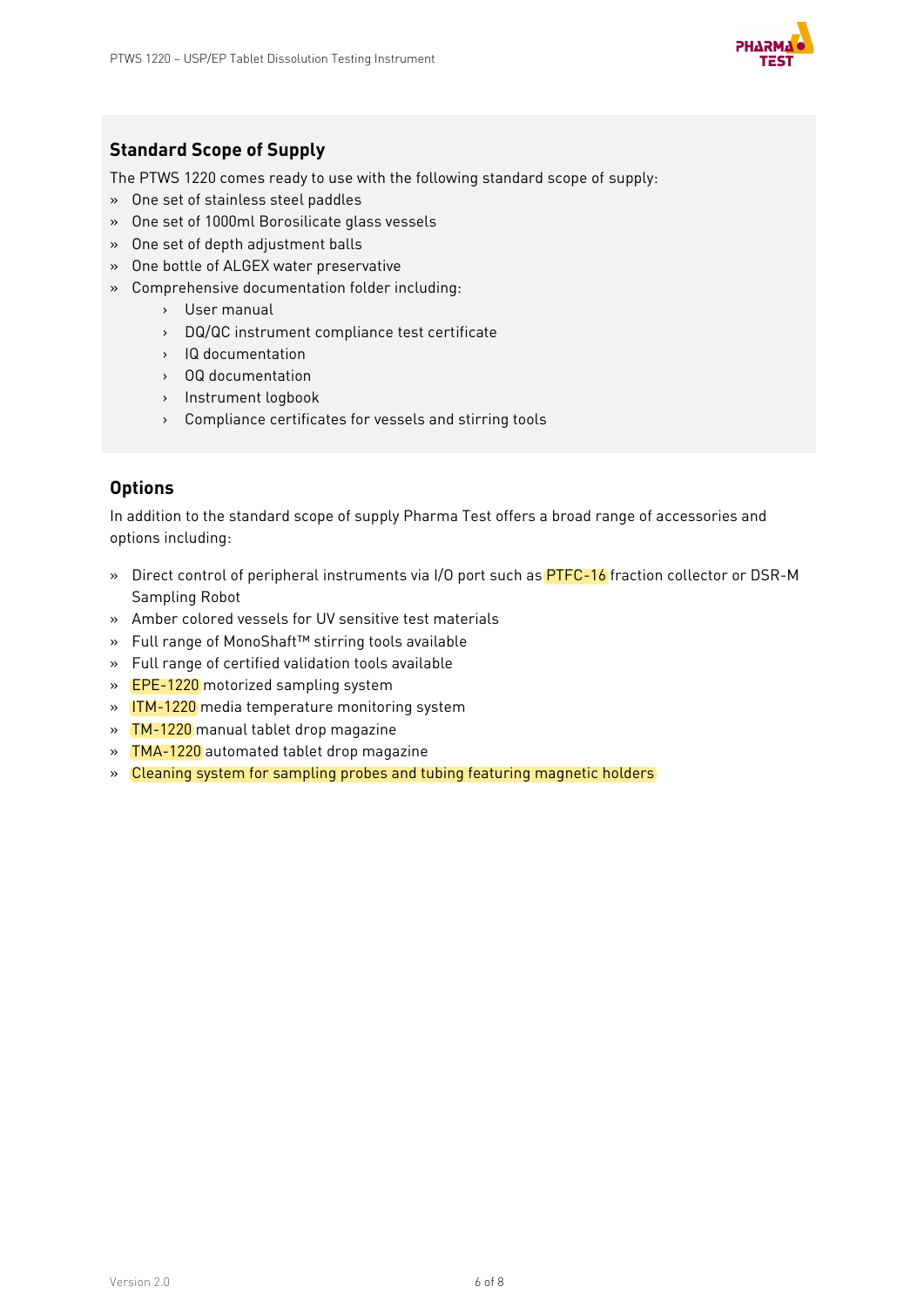

# **Example Runtime Report**

PTWS 1220 features a built-in thermo printer for result reporting:

**RUN TIME REPORT PTWS D1220 SN: 20680 V: 1.00 Print Date / Time 15/09/15 15:13:02 USER NAME: Pharma Test METHOD NAME: ptag BATCH: 1a BATH TEMP NOM.: 37.0 BATH TEMP ACT.: 36.9 LIFT POS: USP 1+2 DURATION: 0:10 SPEED NOM1: 50 SPEED 1: 50 SPEED NOM2: 100 SPEED 2: 100 I.-REPEAT1: 1 I.-DELAY1: 0:1 I.-REPEAT2: 1 I.-DELAY2: 0:2 TEST STATUS: NO ERRORS START: 15/09/15 15:05 END: 15/09/15 15:08:32 INT 1: 1/1 15/09/15 15:06:32 BATH TEMP ACT: 37.0 SPEED ACT1: 50 SPEED ACT2: 100 INT 2: 1/1 15/09/15 15:08:32 BATH TEMP ACT: 37.1 SPEED ACT1: 50 SPEED ACT1: 100 ............................... OPERATOR NAME ............................... SIGNATURE** Type of the instrument (PTWS 1220) Serial number of the instrument Firmware version installed on the instrument Date and time of this print out Name of the user currently logged in Name of the product used for this test Name of the method used for this test Batch number entered at the start of this test Nominal bath temperature from the method for this test Actual bath temperature at time of the print out Name of the lift position from the method for this test Total duration time setting for the method for this test Nominal speed setting for each row from the method for this test First interval number of iterations First interval delay Second interval number of iterations Second interval delay Current status of the test, if test is still running it will be "IN PROGRESS" Start date and time of the test End date and time of the test (if already finished) Occurrence of first interval Date and time of first interval Actual bath temperature and stirring speeds when first interval occurred Occurrence of second interval Date and time of second interval Actual bath temperature and stirring speeds when second interval occurred If no intervals have yet occurred it will be "NO INT" Space to write down name of the operator Space for the operator's signature